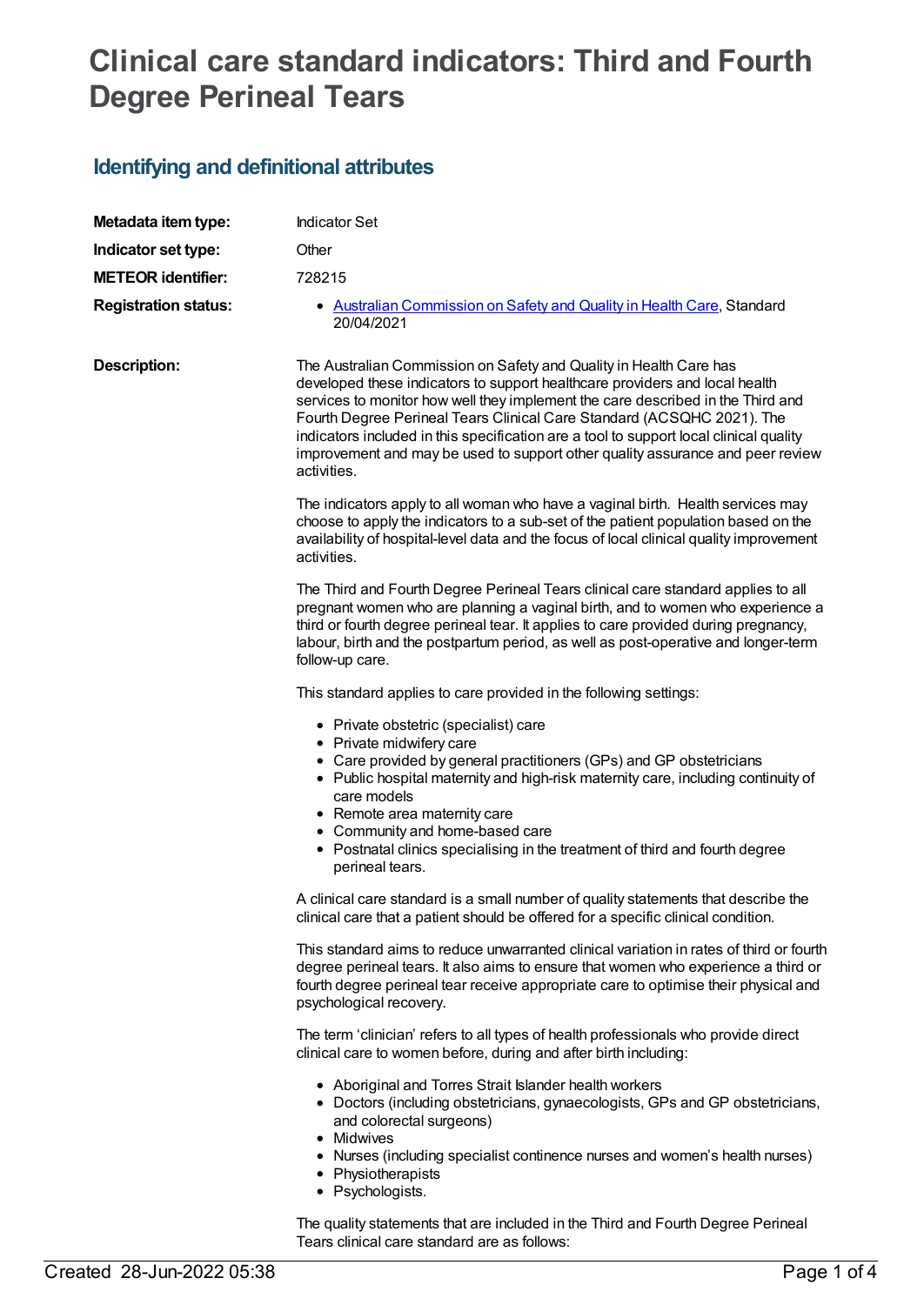- 1. **Information, shared decision making and informed consent.** During the antenatal period, a woman is informed about the risk for a third or fourth degree perineal tear. Throughout pregnancy, labour and birth she is supported to make decisions and provide informed consent for the care she receives.
- 2. **Reducing risk during pregnancy, labour and birth.** A woman choosing a vaginal birth is offered evidence-based care to reduce her risk of a third or fourth degree perineal tear.
- 3. **Instrumental vaginal birth-**When intervention is indicated in a vaginal birth, the choice of intervention is based on the clinical situation, the benefits and risks of each option and discussion with the woman.
- 4. **Identifying third and fourth degree perineal tears.** After a vaginal birth, a woman is offered examination by an appropriately trained clinician to exclude the possibility of a third or fourth degree perineal tear. A tear is classified using the Royal College of Obstetricians and Gynaecologists classification and is documented in the woman's healthcare record.
- 5. **Repairing third and fourth degree perineal tears.** When a woman has a third or fourth degree perineal tear, it is promptly repaired by an appropriately trained and experienced clinician, in a suitable environment.
- 6. **Postoperative care.** After repair of a third or fourth degree perineal tear, a woman receives postoperative care that includes the opportunity for debriefing, physiotherapy and psychosocial support.
- 7. **Follow-up care post-discharge.** A woman with a third or fourth degree perineal tear receives individualised continuity of care and appropriate followup and referral to optimise her ongoing physical, emotional, psychological and sexual health.

**Relational attributes**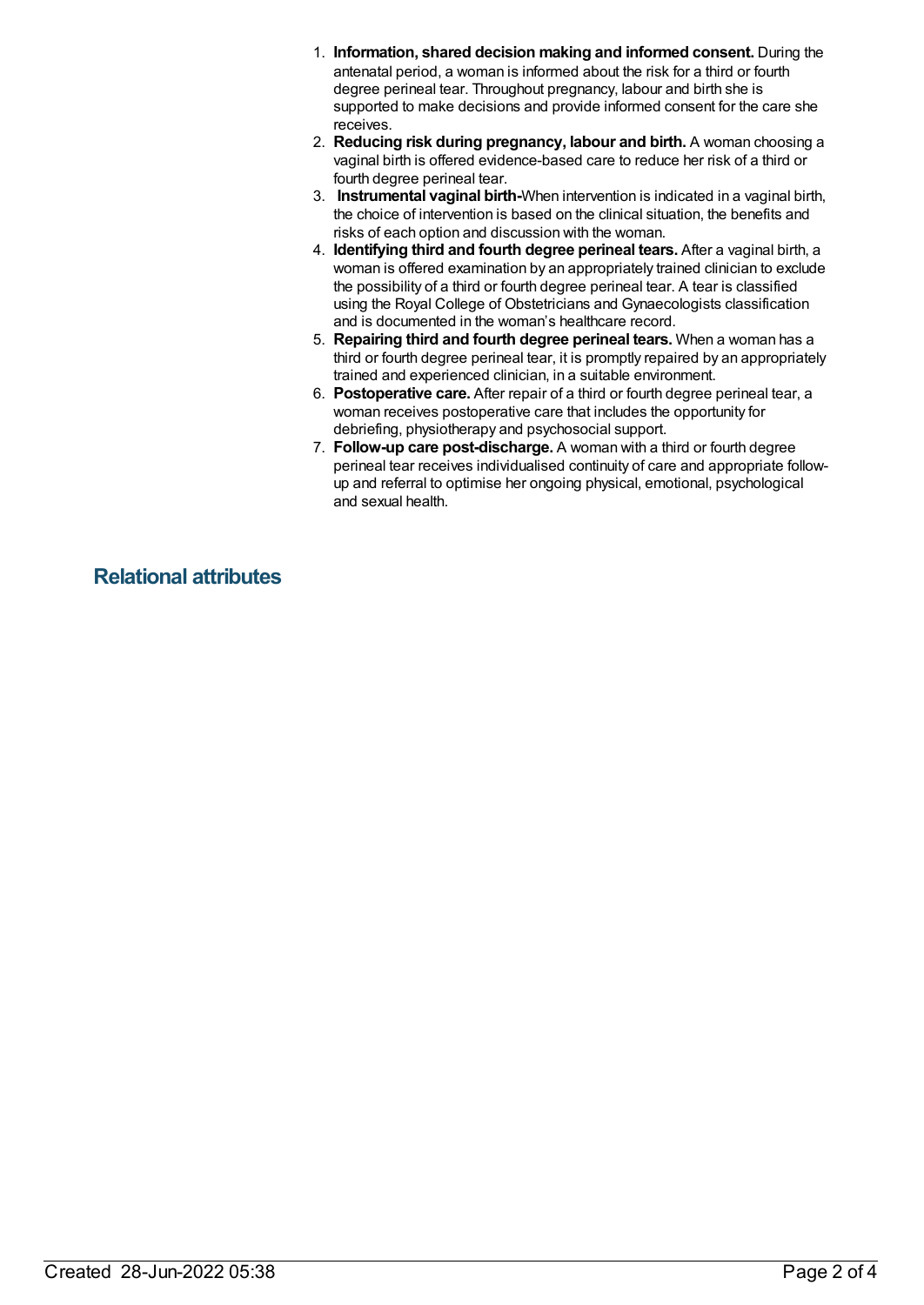| Indicators linked to this<br>Indicator set: | <b>Third and Fourth Degree Perineal Tears Clinical Care Standard: 2-Proportion of</b><br>women who had a vaginal birth who received warm compresses during the second<br>stage of labour<br>Australian Commission on Safety and Quality in Health Care, Standard 20/04/2021                                                                                                                                                                                                                                                                                                                                                                                                                                |
|---------------------------------------------|------------------------------------------------------------------------------------------------------------------------------------------------------------------------------------------------------------------------------------------------------------------------------------------------------------------------------------------------------------------------------------------------------------------------------------------------------------------------------------------------------------------------------------------------------------------------------------------------------------------------------------------------------------------------------------------------------------|
|                                             | Third and Fourth Degree Perineal Tears Clinical Care Standard: 3a-Proportion of<br>women who had an instrumental vaginal birth using vacuum<br>Australian Commission on Safety and Quality in Health Care, Standard 20/04/2021                                                                                                                                                                                                                                                                                                                                                                                                                                                                             |
|                                             | Third and Fourth Degree Perineal Tears Clinical Care Standard: 3b-Proportion of<br>women who had an instrumental vaginal birth using forceps<br>Australian Commission on Safety and Quality in Health Care, Standard 20/04/2021                                                                                                                                                                                                                                                                                                                                                                                                                                                                            |
|                                             | Third and Fourth Degree Perineal Tears Clinical Care Standard: 3c-Proportion of<br>women who had a vacuum-assisted birth with episiotomy<br>Australian Commission on Safety and Quality in Health Care, Standard 20/04/2021                                                                                                                                                                                                                                                                                                                                                                                                                                                                                |
|                                             | Third and Fourth Degree Perineal Tears Clinical Care Standard: 3d-Proportion of<br>women who had a forceps-assisted birth with episiotomy<br>Australian Commission on Safety and Quality in Health Care, Standard 20/04/2021                                                                                                                                                                                                                                                                                                                                                                                                                                                                               |
|                                             | Third and Fourth Degree Perineal Tears Clinical Care Standard: 4a-Proportion of<br>women who sustained a perineal tear during birth who received a genito-anal<br>examination to assess the grade of the perineal tear                                                                                                                                                                                                                                                                                                                                                                                                                                                                                     |
|                                             | Australian Commission on Safety and Quality in Health Care, Standard 20/04/2021                                                                                                                                                                                                                                                                                                                                                                                                                                                                                                                                                                                                                            |
|                                             | Third and Fourth Degree Perineal Tears Clinical Care Standard: 4b-Proportion of<br>women who had a vaginal birth who sustained a Grade 3a perineal tear<br>Australian Commission on Safety and Quality in Health Care, Qualified 20/04/2021                                                                                                                                                                                                                                                                                                                                                                                                                                                                |
|                                             | Third and Fourth Degree Perineal Tears Clinical Care Standard: 4c-Proportion of<br>women who had a vaginal birth who sustained a Grade 3b perineal tear<br>Australian Commission on Safety and Quality in Health Care, Standard 20/04/2021                                                                                                                                                                                                                                                                                                                                                                                                                                                                 |
|                                             | <b>Third and Fourth Degree Perineal Tears Clinical Care Standard: 4d-Proportion of</b><br>women who had a vaginal birth who sustained a Grade 3c perineal tear<br>Australian Commission on Safety and Quality in Health Care, Standard 20/04/2021                                                                                                                                                                                                                                                                                                                                                                                                                                                          |
|                                             | Third and Fourth Degree Perineal Tears Clinical Care Standard: 4e-Proportion of<br>women who had a vaginal birth who sustained a fourth degree perineal tear<br>Australian Commission on Safety and Quality in Health Care, Qualified 20/04/2021                                                                                                                                                                                                                                                                                                                                                                                                                                                           |
| <b>Collection and usage attributes</b>      |                                                                                                                                                                                                                                                                                                                                                                                                                                                                                                                                                                                                                                                                                                            |
| <b>National reporting</b><br>arrangement:   | This indicator specification has been developed to assist with local implementation<br>of the Third and Fourth degree perineal tears clinical care standard (ACSQHC<br>2021). These indicators are intended for local use by health service organisations<br>to monitor how well they implement the care described in this clinical care standard<br>and to support local quality improvement activities.                                                                                                                                                                                                                                                                                                  |
|                                             | Some data required to support computation of the indicators can be sourced from<br>existing routine collections including local administrative data collections and local<br>maternity data collections. Other data may need to be collected through<br>prospective collections or retrospective medical record audits of women who gave<br>birth vaginally. For most of the indicators, the timeframe over which data are<br>collected, or sourced from medical records, will be guided by the expected sample<br>size. Samples need to be large enough to identify a change in compliance with the<br>quality statement that is deemed meaningful between audit periods. This will vary<br>by indicator. |
| <b>Comments:</b>                            | Monitoring the implementation of the Third and Fourth Degree Perineal Tears<br>clinical care standard will assist in meeting some of the requirements of the<br>National Safety and Quality Health Service (NSQHS) Standards (ACSQHC 2017).                                                                                                                                                                                                                                                                                                                                                                                                                                                                |

## **Source and reference attributes**

**Submitting organisation:** Australian Commission on Safety and Quality in Health Care